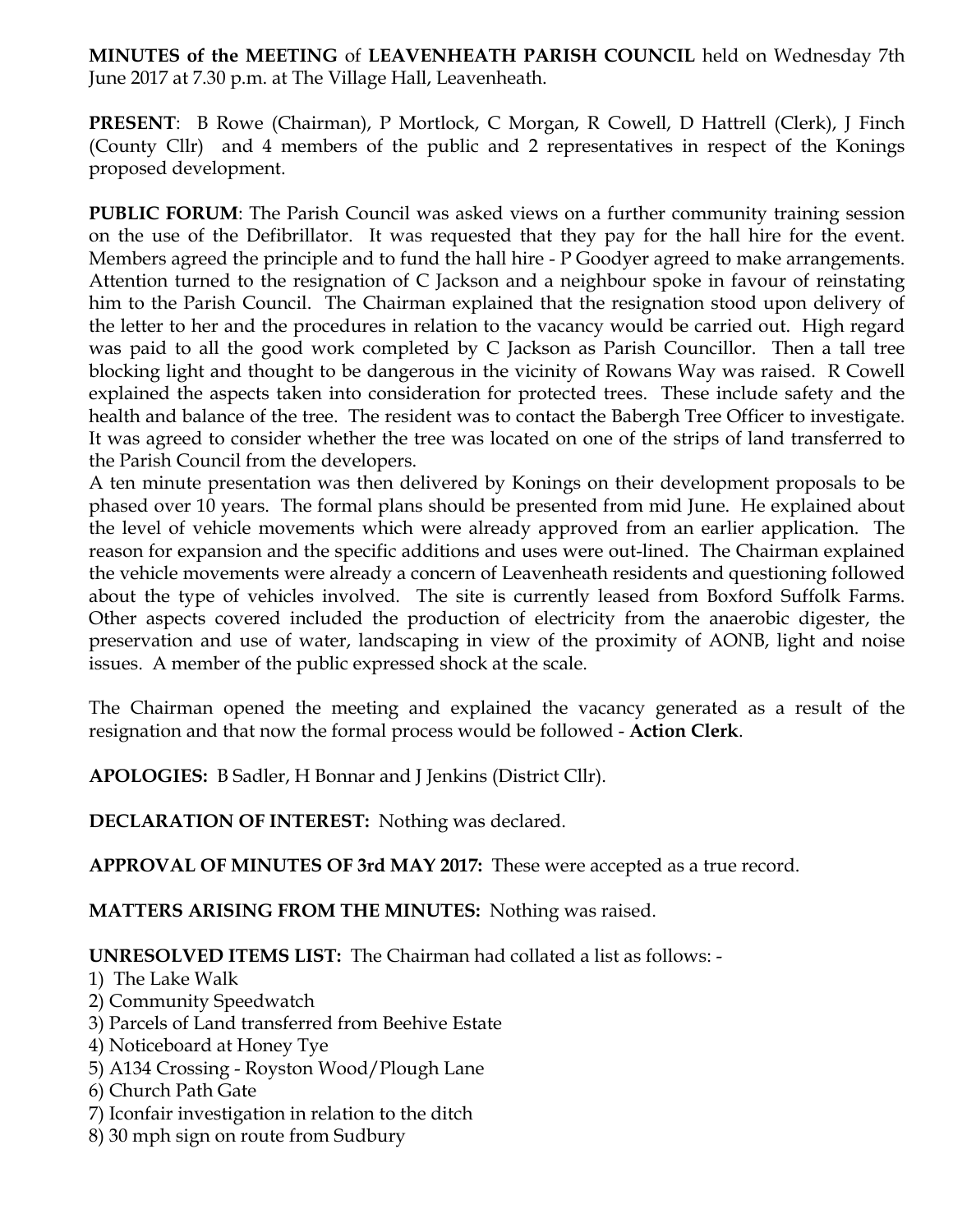**BABERGH DISTRICT COUNCIL REPORT:** District Cllr J Jenkins was unable to attend and no report was provided.

**POLICE REPORT:** There was no report, however, P Mortlock had provided a link showing our crime figures that can be accessed from our website. He agreed to report figures at future meetings. However, he warned that the data is not up to date. From the latest figures from March 2017, 3 incidents were in the Parish.

**SUFFOLK COUNTY COUNCIL REPORT:** No report was provided from County Councillor J Finch.

**CORRESPONDENCE:** The report had been issued ahead of the meeting and key areas were discussed. The Chairman will attend the Boundary Commission Meeting on 13th June - **Action Clerk to confirm.** 

**HIGHWAYS**: The oak trees obstructing the High Road from the Village Green had been cut back and the cherry trees had been reported to County Highways. Trees obstructing walkers on the Village Green were being resolved.

**FINANCE:** The bank balances as at 6th June 2017 were **£28861.26** in the Community Account, **£15347.30** in the Reserve Account making a total of **£44208.56**. The principle of circulating leaflets to advertise the Annual Parish Meeting was agreed for future meetings including arranging interesting speakers.

## **The following were authorised for payment: -**

| 1449         | 533.73   | Aon UK Ltd                     | V/Green Insurance        |
|--------------|----------|--------------------------------|--------------------------|
| 1450         | 468.76   | Aon UK Ltd                     | Parish Council Insurance |
| 1451         | 432.62   | D K Hattrell                   | Clerk's Salary           |
| 1452         | 95.40    | Inland Revenue Only            | Clerk's deductions       |
| 1453         | 160.76   | <b>SCC</b> - Pension ACC       | Clerk's Pension          |
| 1454         | 350.00   | Pete Irving Tree Services      | Tree Work                |
| 1455         | 275.00   | Stoke by Nayland Club          | V Green cuts             |
| 1456         | 63.00    | Spingold Design & Print        | <b>APM</b> Leaflets      |
| 1457         | 3.71     | <b>Chilton Office Supplies</b> | Stationery               |
| <b>Total</b> | £2382.98 |                                |                          |

**REPORTS FROM ORGANISATIONS AND REPRESENTATIVES :** Reports were given from the Village Green, the Tree Wardens, Circular Paths and Footpaths. It was agreed for Councillors to report any issues that they identify with the footpaths directly to the Footpath Warden - **Action All**. Members expressed their gratitude to the Footpath Warden for all he is doing.

**IDEAS TO IMPROVE THE VILLAGE:** It was agreed to issue a polite notice in LSPN for home owners to cut back foliage from their properties obstructing walkways **- Action Clerk.** R Cowell passed on a suggestion of encouraging community lifts to medical appointments. The Chairman agreed to discuss with neighbouring Parishes which have schemes in place **- Action Chairman.**